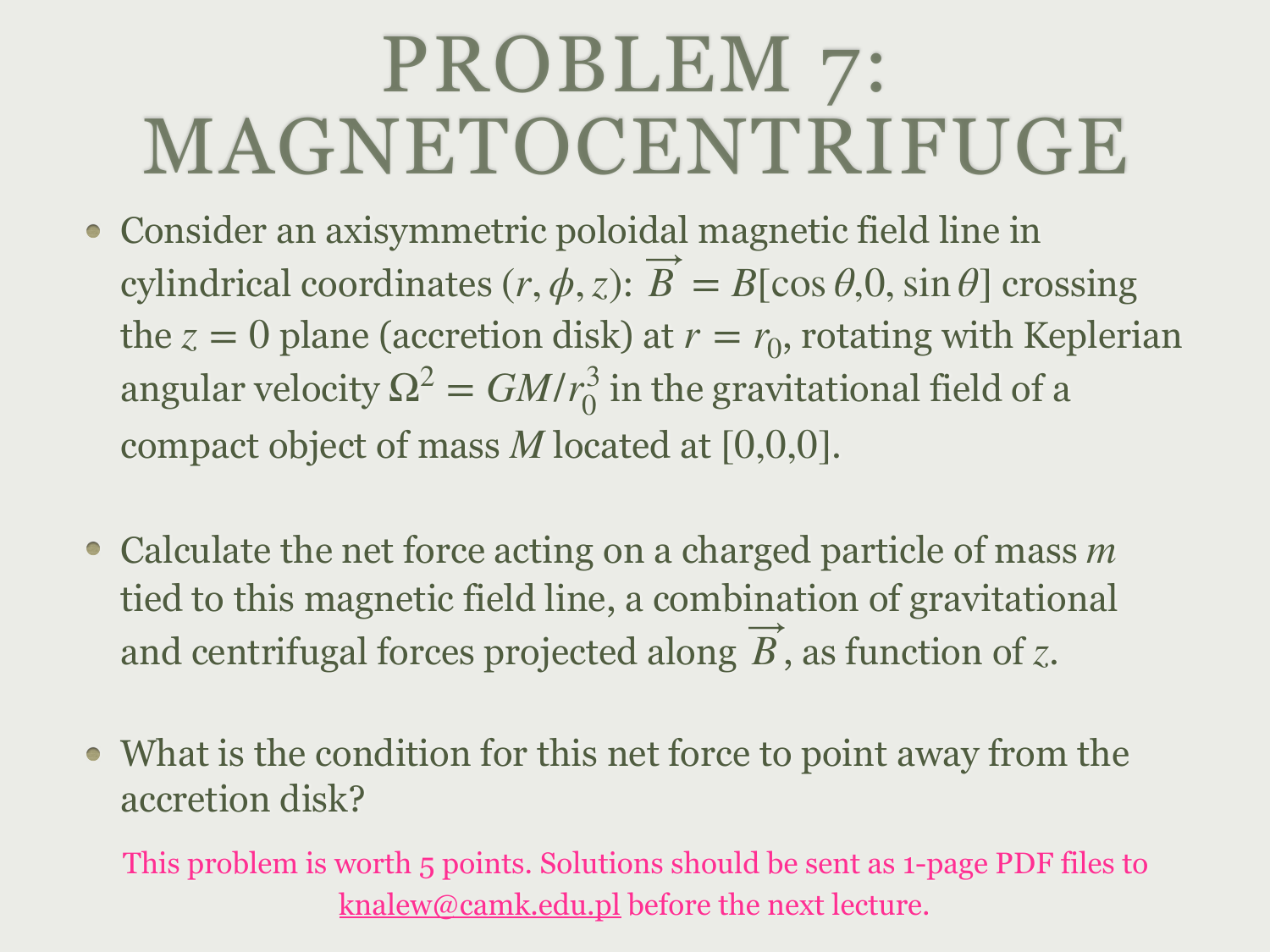## NET FORCE ALONG *B*

Our particle is located at  $[r,0,z]$  that satisfies  $r(z) = r_0 + \frac{z}{\tan \theta}$ . *z* tan *θ*

- The gravitational force is  $F_g = \frac{\sqrt{F}}{R^3}[-r, 0, -z]$ , where  $R(z) = \sqrt{r^2 + z^2}.$ *GMm*  $R^3$ <sup>[−*r*,0, − *z*]</sup>
- The centrifugal force is  $\overline{F}_\Omega = m\Omega^2[r,0,0] = \frac{9m}{r^3} [r,0,0].$ ⃗ *GMm r*3 0 [*r*,0,0]

The net force is 
$$
\overrightarrow{F} = \overrightarrow{F}_g + \overrightarrow{F}_{\Omega} = \frac{GMm}{r_0^3} \left[ \left( 1 - \frac{r_0^3}{R^3} \right) r, 0, -\frac{r_0^3}{R^3} z \right].
$$

The net force along 
$$
\hat{B} = [\cos \theta, 0, \sin \theta]
$$
:  
\n
$$
\vec{F} \cdot \hat{B} = \frac{GMm}{r_0^3} \left[ r \cos \theta - \frac{r_0^3}{R^3} \left( r_0 \cos \theta + \frac{z}{\sin \theta} \right) \right].
$$